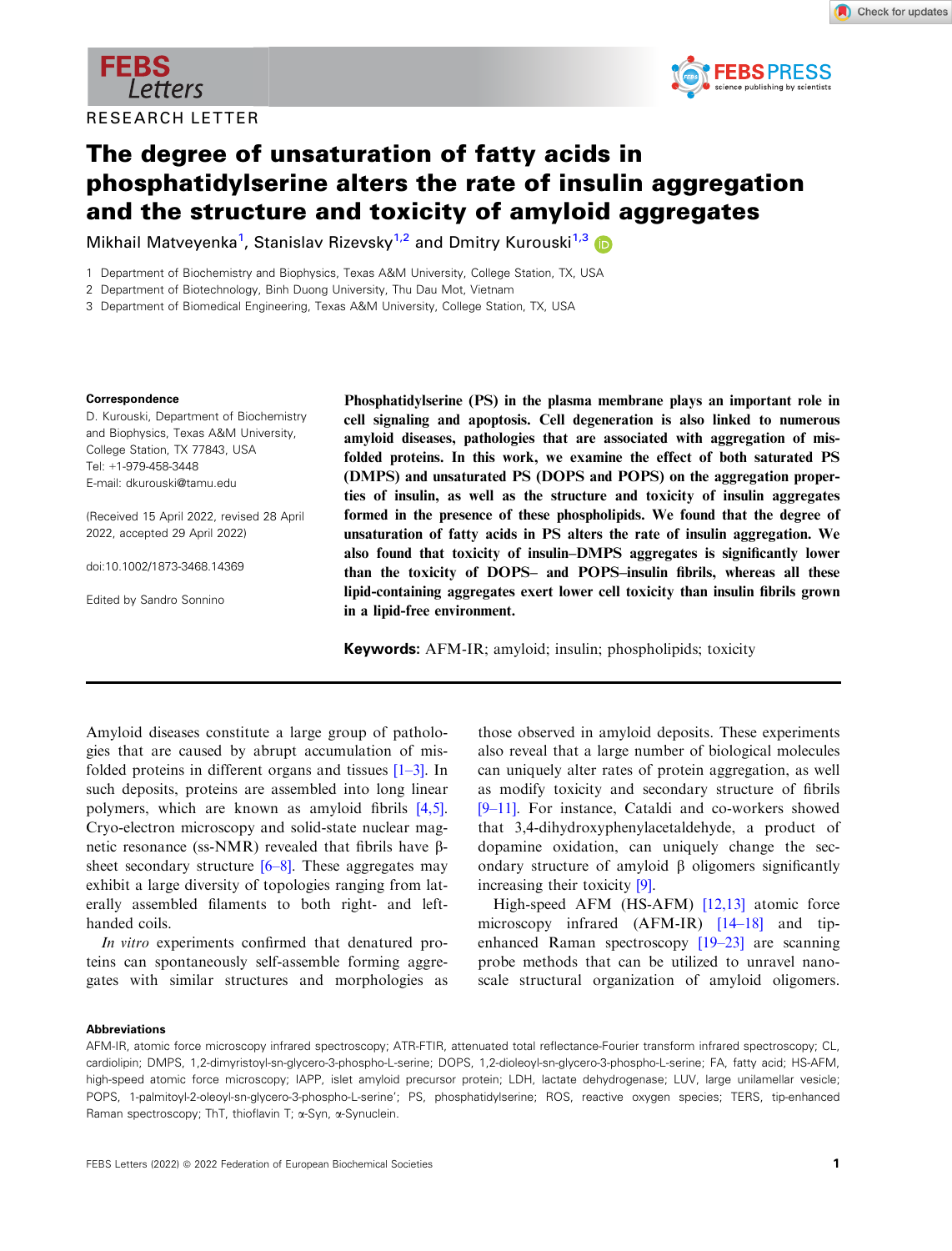Specifically, HS-AFM was able to reveal structural transformations in islet amyloid precursor peptide (IAPP), amyloid  $\beta_{1-42}$  (A $\beta_{1-42}$ ), and  $\alpha$ -synuclein ( $\alpha$ -Syn) that lead to fibril formation [\[12,24,25\]](#page-7-0). These proteins that are directly linked to diabetes type 2, Alzheimer, and Parkinson diseases, respectively. Furthermore, HS-AFM revealed two aggregation mechanisms of  $A\beta_{1-42}$  that led to formation of straight and spiral fibrils [[13](#page-7-0)]. Using AFM-IR, Zhou and Kurouski [\[18\]](#page-7-0) resolved the structural heterogeneity of  $\alpha$ -Syn oligomers formed at different stages of protein aggregation. It has been found that at early stages, oligomers with a mixture of unordered and  $\alpha$ -helix secondary structure, as well as parallel and antiparallel  $\beta$ -sheet were observed. However, a-Syn aggregates present at late stages of protein aggregation were dominated by parallel  $\beta$ -sheet secondary structure. Using TERS, Kurouski and co-workers were able to probe the exterior surface of insulin fibrils [[21](#page-7-0)]. The researchers found high abundance of unordered and  $\alpha$ -helical protein present on the fibrils surface, whereas fibril core was entirely dominate by the  $\beta$ -sheet secondary structure. Kurouski and co-workers also were able to resolve different fibril polymorphs using TERS [[22](#page-7-0)].

A growing body of evidence shows that lipids can either accelerate or decelerate the rates of protein aggregation [\[26](#page-8-0)–[28\]](#page-8-0). For instance, Zhang and coworkers found that low levels of anionic lipids accelerated the aggregation of islet amyloid precursor protein (IAPP), as well as enhanced membrane permeabilization properties of IAPP aggregates. At the same time, zwitterionic lipid did not alter the rate of IAPP aggregation, whereas cholesterol at or below physiological levels significantly decelerated IAPP amyloid formation, as well as lowered the propensity of IAPP aggregates to cause membrane leakage. Lipids can also uniquely modify the secondary structure of amyloid  $\beta$ 1-40 (A $\beta$ <sub>1-40</sub>) [\[29](#page-8-0)] and  $\alpha$ -Syn aggregates [\[5](#page-7-0)].

Our group found that an aggregation of insulin, a small protein hormone that regulates glucose metabolism, in the presence of cardiolipin (CL) and phosphatidylcholine (PC) results in inclusion of these lipids in the structure of insulin oligomers and fibrils [[30](#page-8-0)]. Furthermore, in the equimolar mixture of CL and PC, insulin exclusively binds to PC. In addition to these two phospholipids, plasma membranes of eukaryotic cells contain  $\sim 10\%$  of phosphatidylserine (PS) [[31](#page-8-0)]. This lipid is primarily localized on the interior part of the membrane via ATP-dependent flippase-mediated transport. In the absence of ATP, which is a sign of cell malfunction, PS gradually appears on the exterior part of the plasma membrane [[32](#page-8-0)]. The presence of PS attracts and activates phagocytes, which trigger cell

degradation. Expanding upon this, we hypothesize that the exposure of PS on the exterior part of the plasma membrane upon neurodegeneration may influence aggregation properties of extracellular proteins such as insulin [\[33\]](#page-8-0). Abrupt aggregation of this hormone is observed upon diabetes type 2 and injection amyloidosis. In the former case, an overproduction of insulin in pancreas triggers its misfolding and aggregation [[34](#page-8-0)], whereas in the latter case, high local concentration of insulin in the skin dermis triggers the formation of fibrils [[35,36](#page-8-0)]. These insulin aggregates, in turn, can catalyze aggregation of other proteins present in cell media which often results in systemic amyloidosis [\[37\]](#page-8-0).

Cell membranes contain PS with different degrees of saturation of the phospholipid fatty acids (FA) [[31,38](#page-8-0)]. In addition to the fully saturated FA PS, which is known as 1,2-dimyristoyl-sn-glycero-3-phospho-Lserine (DMPS), plasma membranes contain PS with one [1-palmitoyl-2-oleoyl-sn-glycero-3-phospho-L-serine (POPS)] and two [1,2-dioleoyl-sn-glycero-3-phospho-Lserine (DOPS)] double bonds [[33,39,40](#page-8-0)]. Expanding upon this, we aim to determine the extent to which DMPS, POPS, and DOPS can alter the rate of insulin aggression, as well as modify the structure and toxicity of insulin aggregates that are formed in the presence of these lipids. For this, we aggregated DMPS, POPS, and DOPS with equimolar concertation of insulin in a presence of thioflavin T (ThT), a fluorophore that allows for monitoring fibril formation. Next, we aggregated insulin under the same experimental conditions without ThT and examined the topology and secondary structure of the corresponding aggregates using atomic force microscopy (AFM), infrared (IR), and AFM-IR, we employed an array of biochemical assays to examine the toxicity of Ins:DMPS, Ins:POPS, and Ins:DOPS aggregates.

### Results and Discussion

#### Kinetics of insulin aggregation

Insulin aggregation in the lipid-free environment shows a well-defined lag-phase  $(t_{\text{lag}} = 16.5 \pm 0.4 \text{ h})$  that is followed by a rapid increase in the ThT intensity, which indicates the formation of protein aggregates, Fig. [1](#page-2-0). We found that equimolar presence of DMPS  $(t_{\text{lag}} = 8.8 \pm 0.56 \text{ h})$  and DOPS  $(t_{\text{lag}} = 14.7 \pm 0.5 \text{ h})$ drastically shortened the lag-phase of insulin aggregation, whereas POPS, on the opposite, delayed  $(t<sub>lag</sub> = 18.0 \pm 0.8 \text{ h})$  fibril formation. Based on these results, we can conclude that the degree of unsaturation of FAs in PS alters the rate of insulin aggregation. We also found that ThT intensity of insulin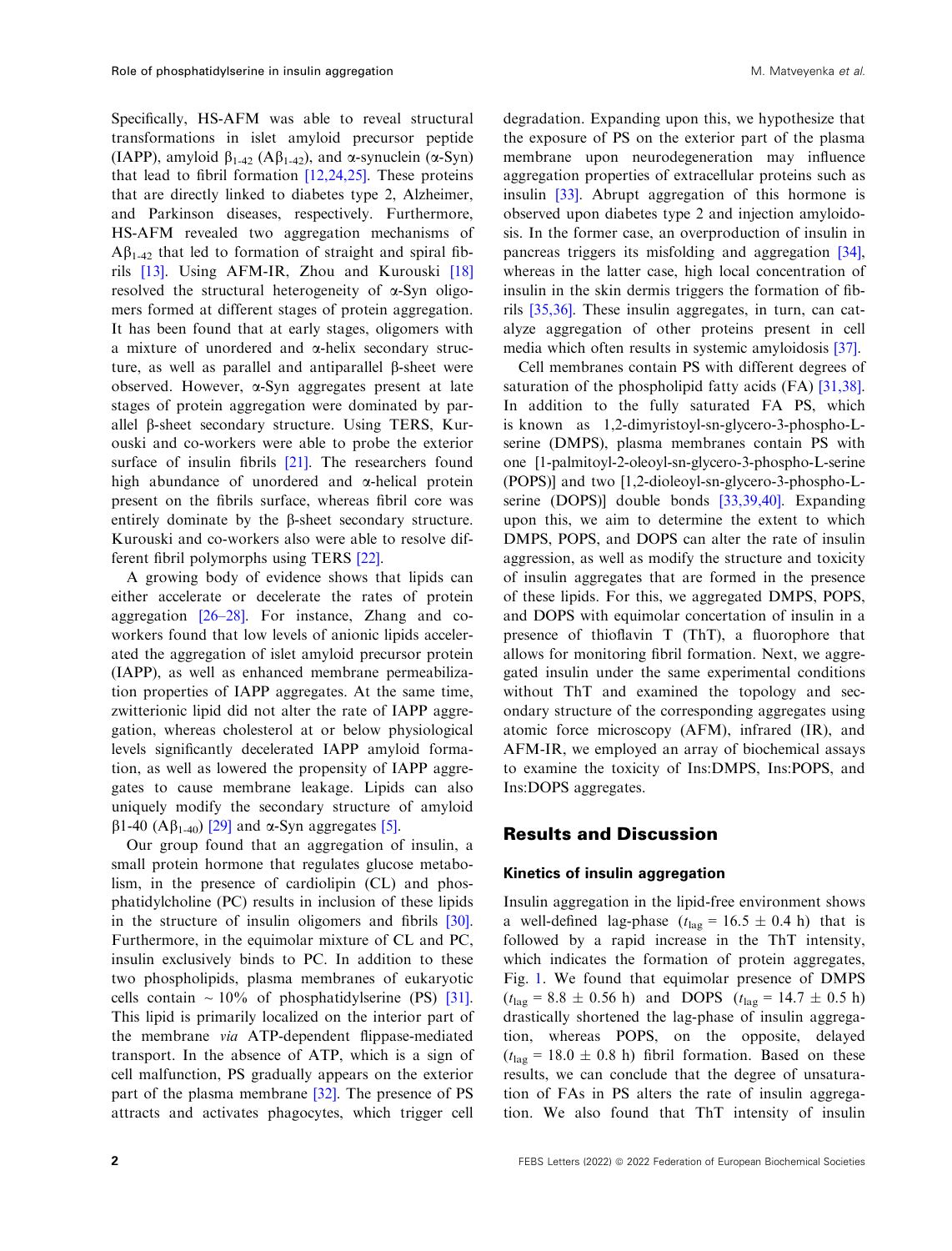<span id="page-2-0"></span>

Fig. 1. PS with different degrees of unsaturation of FAs alters the rates of insulin aggregation. Averages of triplicates of ThT aggregation kinetics of insulin in the lipid-free environment [(Ins), red] and in the presence of DMPS (blue), POPS (black), and DOPS (green) at 1 : 1 molar ratio. For  $\ln s$ , 400  $\mu$ m of protein was dissolved in 1xPBS with 2 mm of ThT; pH adjusted to pH 3.0. For Ins: DMPS, Ins:POPS, and Ins:DOPS, 400 µM of insulin was mixed with an equivalent concentration of the corresponding lipid; pH was adjusted to pH 3.0. All samples were kept at 37 °C under 510 rpm for 24 h.

aggregation in the lipid-free environment has the highest intensity compared to the intensities of ThT signals for Ins:DMPS, Ins:POPS, and Ins:DOPS. This finding suggests that insulin aggregation in the presence of lipids yields fewer ThT active protein aggregates.

#### Morphological analysis of insulin aggregates

Insulin aggregation in the lipid-free environment yielded fibrils with a large distribution of lengths that had on average 12 nm in height, Fig. [2.](#page-3-0) We found that in the presence of DMPS, shorter but much thicker fibrils were formed. We also observed shot aggregates (6–8 nm in height) and small oligomers (4–6 nm in height) present in Ins:DMPS sample. At the same time, insulin aggregation in the presence of unsaturated phospholipids (POPS and DOPS) yielded aggregates with bead-like appearance, suggesting that numerous oligomeric species self-assembled into fibrillike structures. It should be noted that no significant morphological differences were observed between Ins: DOPS and Ins:POPS aggregates.

These results show that in the lipid-free environment, insulin forms morphologically different fibrils compared to the aggregates that were observed in the presence of phospholipids. These findings also show that the topology of insulin aggregates grown in the presence of phospholipids is determined by the unsaturation of FAs in PS, however, not the degree of unsaturation of FAs in the lipids.

#### Structural characterization of protein aggregates

We found that ATR-FTIR spectrum of Ins aggregates exhibited amide I at  $1628 \text{ cm}^{-1}$ . At the same time, amide I band in ATR-FTIR spectra collected from Ins:DMPS, Ins:POPS and Ins:DOPS was centered at  $\sim$  1631 cm<sup>-1</sup>. This indicates that parallel  $\beta$ -sheet secondary structure dominates in Ins, Ins:DMPS, Ins: POPS and Ins:DOPS, Fig. [3](#page-3-0) [\[41,42\]](#page-8-0). This finding points on the substantial structural difference between the parallel b-sheet secondary structure in insulin aggregates grown in the lipid-free environment and the aggregates grown in the presence of lipids. We also observed a shoulder at  $1657 \text{ cm}^{-1}$  in the amide I region of the spectra collected form the protein aggregates grown in the presence of PS, as well as in the lipid-free environment. This suggests about the presence of unordered protein secondary structure in Ins: DMPS, Ins:POPS and Ins:DOPS [\[18,43\]](#page-7-0). Finally, we found that ATR-FTIR spectra collected from Ins: DMPS, Ins:POPS and Ins:DOPS exhibit a small peak at 1735  $\text{cm}^{-1}$ , which could be assigned to the carboxyl vibration of the phospholipids [[44\]](#page-8-0). It should be noted that this peak was not observed in the ATR-FTIR spectra collected from Ins, Fig. [3.](#page-3-0) This spectroscopic evidence suggests about the presence of lipids in the structure of insulin aggregates that were grown in the presence of PS.

To further examine the presence of lipids in Ins: DMPS, Ins:POPS, and Ins:DOPS, we utilized AFM-IR. In this nanoscopy technique, a metalized scanning probe can be positioned above the sample of interest and illuminated by pulsed tunable IR light [[45](#page-8-0)–47]. Next, IR-induced thermal expansions in the sample are recorded by the scanning probe [[48,49](#page-8-0)]. Thus, AFM-IR allows for a direct visualization individual protein aggregates simultaneously enabling their structural characterization [[5,16,17,50\]](#page-7-0). AFM-IR spectra collected from insulin aggregates that were grown in the presence of DMPS, POPS and DOPS exhibited vibrational bands centered  $\sim 800$  and  $1000-1270$  cm<sup>-1</sup>, Fig. [4](#page-3-0) and Fig. S1. These vibrational bands correspond to C-H and  $PO_2^-$  (L1 and L2) vibrations of lipids, respectively, Fig. S2. [[50](#page-8-0)]. This finding points on the presence of a significant amount of lipids in Ins: DMPS, Ins:POPS and Ins:DOPS [\[30\]](#page-8-0). We also observed vibrations around  $1300-1460$  cm<sup>-1</sup>, which could be assigned to C-O stretching of lipids or  $CH<sub>2</sub>$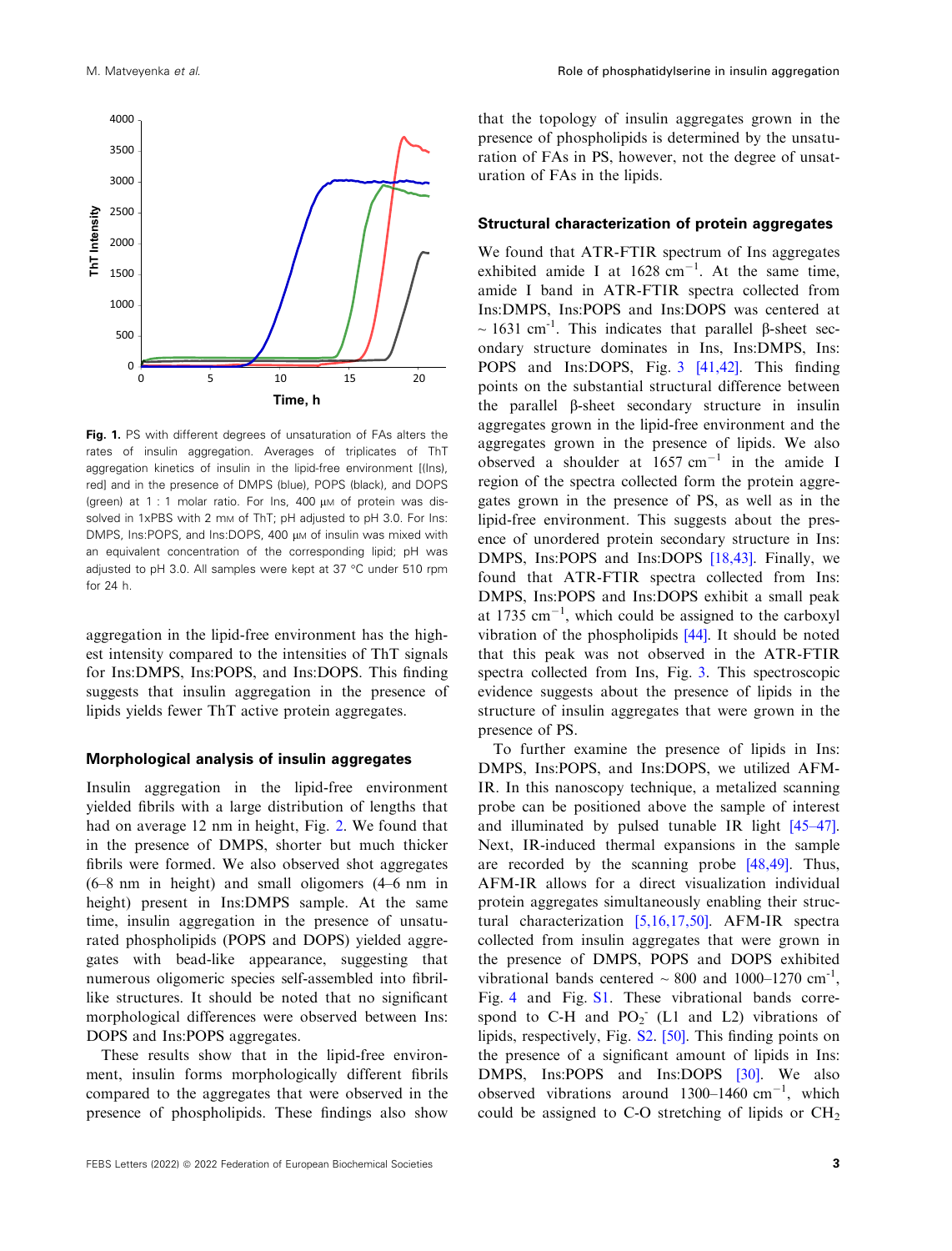<span id="page-3-0"></span>

Fig. 2. PS with different degrees of unsaturation of FAs alters morphology of protein aggregates. AFM images of insulin aggregates grown in the lipid-free environment (A), as well as in the presence of DMPS (B), POPS (C), and DOPS (D). After 24 h of incubation of insulin (400 µM) with and without lipids at 37 °C under 510 rpm, sample aliquots were diluted with 1xPBS pH 3.0 and deposited onto precleaned silicon wafer. AFM imaging was performed in tapping mode. Scale bars are 200 nm.



Fig. 3. Structural analysis of insulin aggregates. ATR-FTIR spectra of insulin fibrils grown in the lipid-free environment (red), as well as in the presence of DMPS (blue), POPS (black), and DOPS (green). After 24 h of incubation of insulin (400  $\mu$ M) with and without lipids at 37 °C under 510 rpm, triplicates of samples were diluted with 1xPBS pH 3.0 and directly deposited onto ATR crystal (ATR-FTIR) and dried under room temperature. For each of the presented traces, three independent ATR-FTIR measurements were averaged.



Fig. 4. Nanoscale analysis of lipid content of insulin aggregates. Averaged AFM-IR spectra of insulin aggregates (Ins) and Ins:DMPS, Ins: POPS, and Ins:DOPS. Amide I and II bands represent protein secondary structure, whereas L1-L3 bands demonstrate phospholipid vibrations. After 24 h of incubation of insulin (400 µM) with and without lipids at 37 °C under 510 rpm, sample aliquots were diluted with 1xPBS pH 3.0 and deposited onto precleaned silicon wafer. AFM-IR analysis was performed in contact mode. At least 30–40 individual aggregates were analyzed for each sample.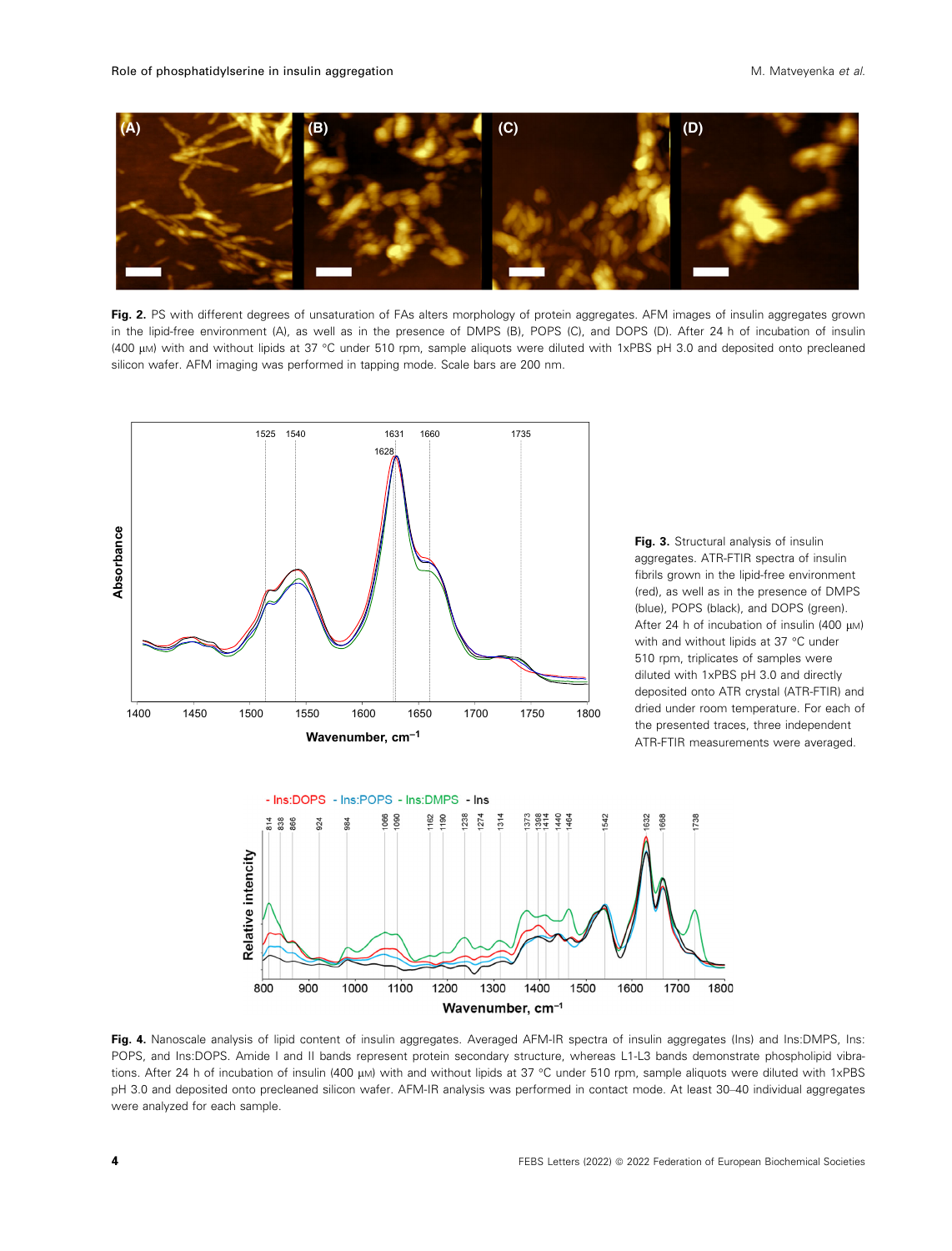vibrations of both lipids and proteins [[5\]](#page-7-0). Because these vibrational bands cannot be unambiguously assigned to the certain class of chemical compounds, we omit these vibrations form the future discussion. Finally, AFM-IR spectra show that Ins:DMPS, Ins: POPS and Ins:DOPS possess a different amount of the corresponding lipid in their structures. We found that Ins:DMPS exhibit the highest lipid content, whereas less lipid is observed in Ins:DOPS and Ins: POPS, respectively. These conclusions can be made based on the intensities of  $\sim 800$  and 1000–1200 cm<sup>-1</sup> in the corresponding AFM-IR spectra collected from these protein aggregates. It should be noted that we observed no vibrational bands of lipids in the AFM-IR spectra collected from Ins aggregates. We also observed an intense vibration of PS carbonyl (C=O) in the AFM-IR spectrum collected from Ins:DMPS aggregates that was not evident in the spectra acquired from in Ins:DOPS and Ins:POPS. In our previous study, we demonstrated that intensity of this band changes upon lipid-protein interactions [[30](#page-8-0)]. Thus, our current findings show that saturated and unsaturated PS interact differently with insulin. Specifically, DMPS exerts much stronger binding to insulin comparing to DOPS and POPS, which results in its higher content in the corresponding protein: lipid aggregates.

### Toxicity of insulin aggregates

Amyloid aggregates exert toxicities by enhancing ROS production and inducing mitochondrial dysfunction in cells [\[4,9](#page-7-0)]. To determine the extent to which Ins: DMPS, Ins:POPS, and Ins:DOPS engage ROS production and impair mitochondrial activity, we exposed these aggregates, as well as Ins to mice midbrain N27 cell line, Fig. [5.](#page-5-0)

ROS test showed that Ins:POPS and Ins:DOPS engaged similar to Ins levels of ROS in N27 cell line. We also found no significant difference in the ROS levels induced by Ins:POPS and Ins:DOPS. At the same time, ROS levels produced by both Ins:POPS and Ins:DOPS were significantly lower ROS activity of Ins:DMPS. Based on these results, we can conclude that insulin aggregates with saturated and unsaturated FAs exert drastically different ROS activity in cells, whereas the degree of unsaturation of FAs in PS (Ins: POPS vs Ins:DOPS) does not alter ROS levels produced by such lipid:protein aggregates. It should be noted that ROS levels exhibited by such protein:lipid aggregates are significantly greater than the free radical activity exerted by the corresponding lipids. Finally, we found that although DMPS was not engaging any

significant ROS activity in N27 cell line, POPS and DOPS lipids induced significantly higher ROS levels than DMPS.

Utilization of JC-1 dye allows for examination of the mitochondrial dysfunction caused by protein and protein:lipid aggregates. We found that Ins:POPS and Ins:DOPS exhibit similar degree of the mitochondrial dysfunction comparing to the insulin aggregates grown in the lipid-free environment. However, Ins:DMPS caused significantly lower mitochondrial dysfunction than Ins:POPS and Ins:DOPS. Our results also show that unsaturated lipids themselves (POPS and DOPS) cause higher mitochondrial dysfunction than the saturated phospholipid (DMPS).

We also investigated the extent to which cell viability is affected by Ins, Ins:DMPS, Ins:POPS, and Ins: DOPS, Fig. [5](#page-5-0). Our results show that Ins:DMPS are least toxic to cells, whereas toxicity of Ins:POPS and Ins are similar. Finally, our results revealed significant differences between the toxicities caused by Ins and Ins:DOPS aggregates. Similar to the outcomes of ROS and JC-1 assays, we found that DOPS and POPS are significantly higher to cell than DMPS, whereas the last one also exerted small cell toxicity. These results show that that insulin aggregates with saturated and unsaturated FAs exert drastically different cell toxicity, which in turn is determined by the degree of unsaturation of FAs in the corresponding phospholipid.

# **Conclusions**

To summarize, our results show although DMPS drastically accelerates insulin aggregation, it substantially lowers the toxicity, ROS levels, and the degree of mitochondrial dysfunction exerted by the corresponding protein:lipid aggregates that are formed in the presence of this phospholipid. DOPS and POPS can also alter the rates of protein aggregation, accelerating, and decelerating fibril formation, respectively. Similar to DMPS, these unsaturated phospholipids uniquely modify the toxicity of insulin aggregates that were formed in their presence. We infer that such a striking difference in toxicity of Ins:DMPS, Ins:POPS, and Ins:DMPS is determined by the chemical nature and the amount of corresponding phospholipids in their structure. Finally, we found that DMPS, POPS, and DMPS uniquely alter the topology of insulin aggregates reducing the length of fibrils (DMPS) or yielding oligomer-like structures (POPS and DOPS). These results suggest that PS may play an important role in stability of amyloidogenic proteins present on or in lipid bilayers.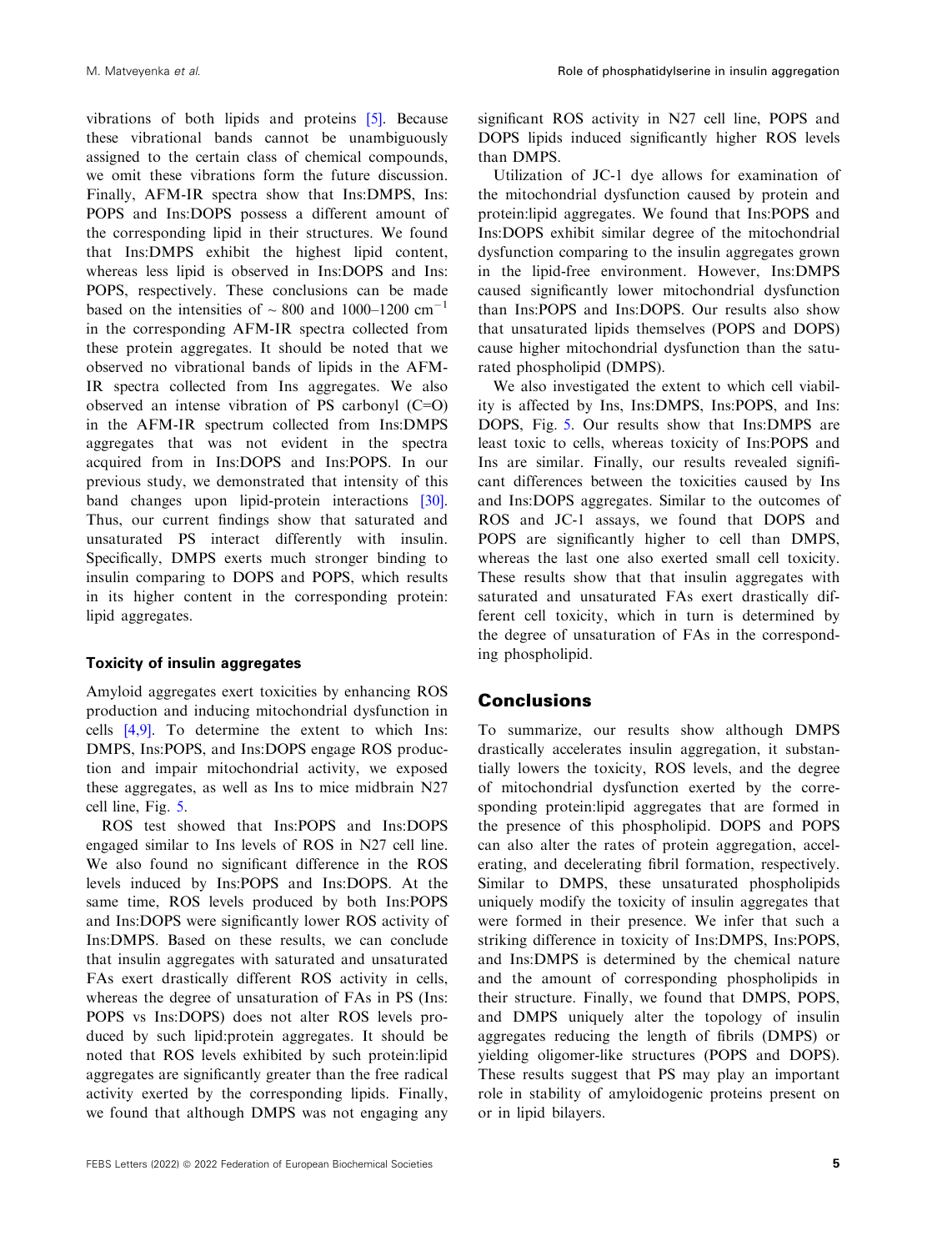<span id="page-5-0"></span>

Fig. 5. Insulin aggregates grown in the presence of lipids possess lower cell toxicity comparing to the aggregates grown in the lipid-free environment. Histograms of ROS (top), JC-1 (middle), and LDH (bottom) toxicity assays of Ins, Ins:DOPS, Ins:POPS, and Ins:DMPS, as we as DOPS, POPS, and DMPS lipids. After 24 h of incubation of insulin (400 µM) with and without lipids at 37 °C under 510 rpm, sample triplicates were exposed to mice midbrain N27 cells for 48 h. For each of the presented results, three independent measurements were made.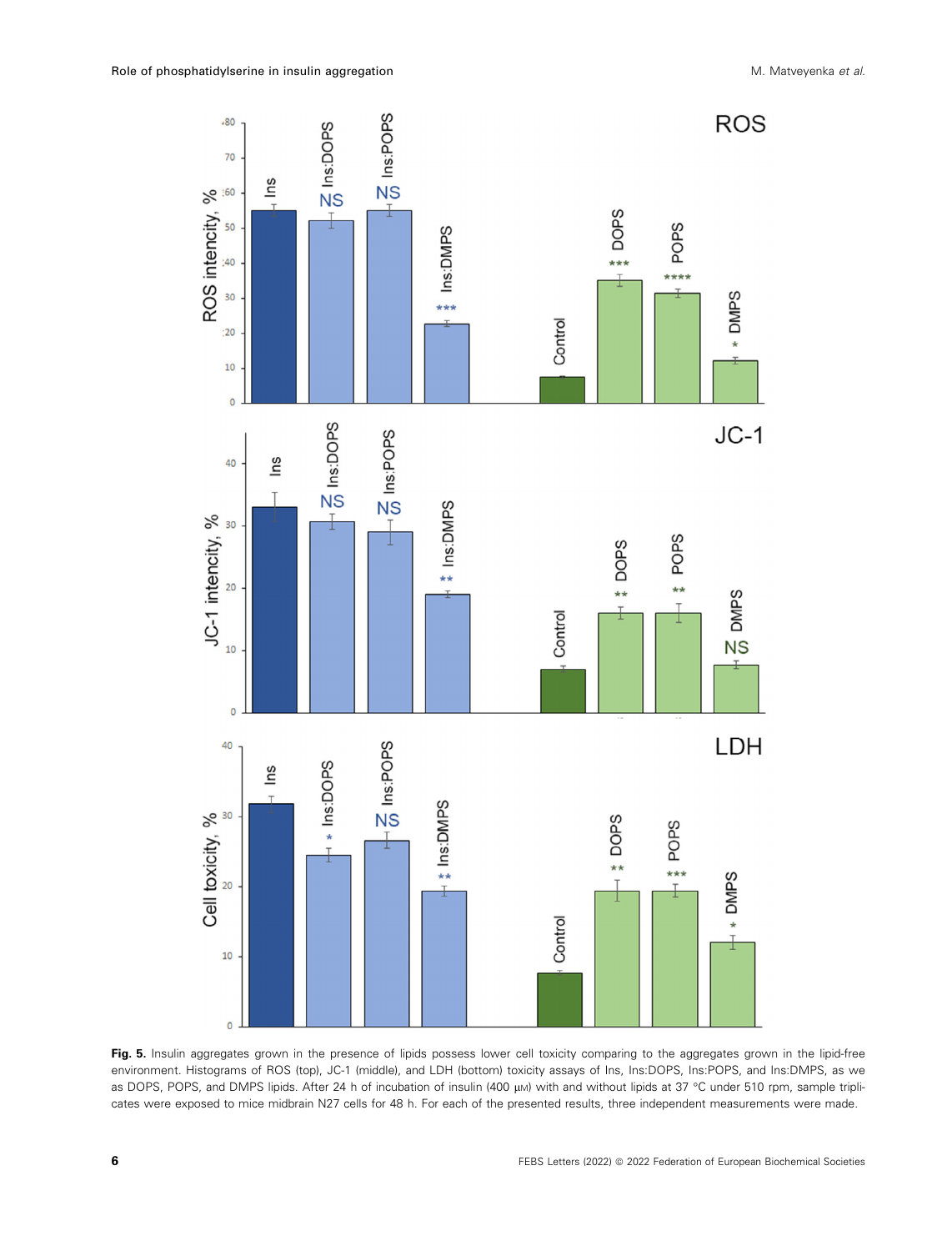# Materials and methods

#### **Materials**

Bovine insulin was purchased from Sigma-Aldrich (St. Louis, MO, USA), 1,2-dioleoyl-sn-glycero-3-phospho-L-serine (DOPS), 1-palmitoyl-2-oleoyl-sn-glycero-3-phospho-L-serine (POPS), and 1,2-dimyristoyl-sn-glycero-3-phospho-L-serine (DMPS) were purchased from Avanti (Alabaster, AL, USA).

#### Liposome preparation

DMPS, POPS, and DOPS large unilamellar vesicles (LUVs) were prepared accordingly to the method reported by Galvagnion et al. [\[51\]](#page-8-0). Briefly, 0.6 mg of the lipid was dissolved in 2.6 mL of phosphate-buffered saline (PBS) pH 7.4. Lipid solutions were heated in water bath to  $\sim 50$  °C for 30 min and then placed into liquid nitrogen for 3– 5 min. This procedure was repeated 10 times. After this, lipid solutions were passed 15 times through a 100-nm membrane that was placed into the extruder (Avanti). LUV sizes were determined by dynamic light scattering.

#### Insulin aggregation

In the lipid-free environment,  $400 \mu$ M of insulin was dissolved in PBS; solution pH was adjusted to pH 3.0 using concentrated HCl. For Ins:DMPS, Ins:POPS and Ins:DOPS,  $400 \mu$ M of insulin was mixed with an equivalent concentration of the corresponding lipid; solution pH was adjusted to pH 3.0 using concentrated HCl. Next, the solutions were placed in the plate reader (Tecan, Männedorf, Switzerland) and incubated at 37 °C under 510 rpm for 24 h.

#### Kinetic measurements

Insulin aggregation was monitored using thioflavin T (ThT) fluorescence assay. Briefly, protein samples were mixed with 2 mM of ThT solution and placed in the plate reader (Tecan) where samples were incubated at 37 °C under 510 rpm for 30 h. Fluorescence measurements were taken every 10 min.

#### AFM imaging

Atomic force microscopy imaging was performed using silicon AFM probes with related parameters force constant 2.7 N·m<sup>-1</sup> and resonance frequency 50–80 kHz were purchased from Appnano (Mountain View, CA, USA) on AIST-NT-HORIBA system (Edison, NJ, USA). Analysis of collected images was performed using AIST-NT software.

#### AFM-IR

CA, USA). The IR source was a QCL laser. Contact-mode AFM tips (ContGB-G AFM probe, NanoAndMore, Watsonville, CA, USA) were used to obtain all spectra and maps. Treatment and analysis of collected spectra were performed in MATLAB (The Mathworks, Inc. Natick, MA, USA).

## Attenuated total reflectance-Fourier-transform Infrared (ATR-FTIR) spectroscopy

An aliquot of the protein sample was placed onto ATR crystal and dried at room temperature. Spectra were measured using Spectrum 100 FTIR spectrometer (Perkin-Elmer, Waltham, MA, USA). Three spectra were collected from each sample and averaged using Thermo Grams Suite software (Thermo Fisher Scientific, Waltham, MA, USA).

#### Cell toxicity assays

Mice midbrain N27 cells were grown in RPMI 1640 Medium (Thermo Fisher Scientific) with 10% fetal bovine serum (FBS) (Invitrogen, Waltham, MA, USA) in 96 wellplate (5000 cells per well) at 37 °C under 5%  $CO<sub>2</sub>$ . After 24 h, the cells were found to fully adhere to the wells reaching  $\sim$  70% confluency. Next, 100  $\mu$ L of the cell culture was replaced with  $100 \mu L$  RPMI 1640 Medium with  $5\%$  FBS containing protein samples. After 48 h of incubation, lactate dehydrogenase (LDH) assay was performed on the cell medium using CytoTox 96 nonradioactive cytotoxicity assay (G1781, Promega, Madison, WI, USA). Absorption measurements were made in plate reader (Tecan) at 490 nm. Every well was measured 25 times in different locations.

In parallel, reactive oxygen species (ROS) assay was performed using the same cell culture. Briefly, ROS reagent (C10422, Invitrogen) was added to reach the final concentration of 5  $\mu$ m and incubated at 37 °C under 5% CO<sub>2</sub> for 30 min. After the supernatant was removed, cells were washed with PBS and resuspended in  $200 \mu L$  of PBS in the flow cytometry tubes. Sample measurements were made in Accuri C6 Flow Cytometer (BD, San Jose, CA, USA) using red channel ( $\lambda = 633$  nm). Percentages of ROS cells was determined using Acura software.

For JC-1 staining,  $1 \mu L$  of JC-1 reagent (M34152A, Invitrogen) was added to cells and incubated at 37 °C under 5%  $CO<sub>2</sub>$  for 30 min. After the supernatant was removed, cells were washed with PBS and resuspended in 200  $\mu$ L of PBS in the flow cytometry tubes. Sample measurements were made in Accuri C6 Flow Cytometer (BD, San Jose, CA, USA) using red channel ( $\lambda = 633$  nm). Percentages of ROS cells were determined using ACCURI software.

### Acknowledgement

We are grateful to the National Institute of Health for the provided financial support (R35GM142869).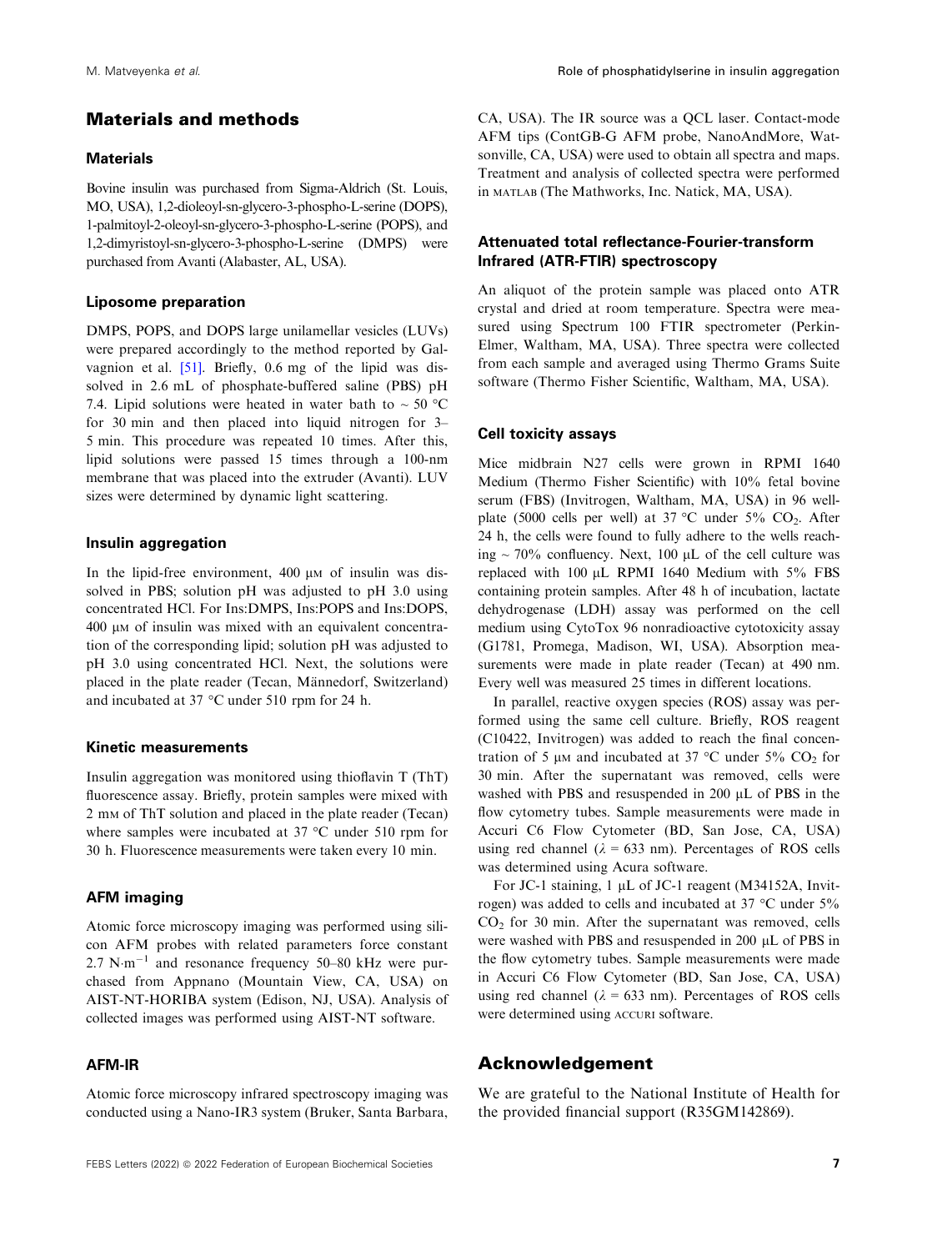# <span id="page-7-0"></span>Author contributions

MM led the work; performed kinetic studies and toxicity assays; analyzed data. SR performed AFM and AFM-IR analysis of the aggregates; analyzed data; DK conceptualized the study, supervised the work, wrote the manuscript.

# Data accessibility

The data that support the findings of this study are included in the figures of this article, and any additional data are available from the corresponding author [dkurouski@tamu.edu](mailto:dkurouski@�tamu.edu) upon request.

# **References**

- 1 Chiti F, Dobson CM. Protein misfolding, amyloid formation, and human disease: a summary of progress over the last decade. Annu Rev Biochem. 2017;86:27–68.
- 2 Knowles TP, Vendruscolo M, Dobson CM. The amyloid state and its association with protein misfolding diseases. Nat Rev Mol Cell Biol. 2014;15:384–96.
- 3 Iadanza MG, Jackson MP, Hewitt EW, Ranson NA, Radford SE. A new era for understanding amyloid structures and disease. Nat Rev Mol Cell Biol. 2018;19:755–73.
- 4 Chen SW, Drakulic S, Deas E, Ouberai M, Aprile FA, Arranz R, et al. Structural characterization of toxic oligomers that are kinetically trapped during alphasynuclein fibril formation. Proc Natl Acad Sci USA. 2015;112:E1994–2003.
- 5 Dou T, Zhou L, Kurouski D. Unravelling the structural organization of individual alpha-synuclein oligomers grown in the presence of phospholipids. J Phys Chem Lett. 2021;12:4407–14.
- 6 Li B, Ge P, Murray KA, Sheth P, Zhang M, Nair G, et al. Cryo-EM of full-length alpha-synuclein reveals fibril polymorphs with a common structural kernel. Nat Commun. 2018;9:3609.
- 7 Guerrero-Ferreira R, Taylor NM, Mona D, Ringler P, Lauer ME, Riek R, et al. Cryo-EM structure of alphasynuclein fibrils. Elife. 2018;7:e36402.
- 8 Tycko R. Solid-state NMR studies of amyloid fibril structure. Annu Rev Phys Chem. 2011;62:279–99.
- 9 Cataldi R, Chia S, Pisani K, Ruggeri FS, Xu CK, Sneideris T, et al. A dopamine metabolite stabilizes neurotoxic amyloid-beta oligomers. Commun Biol. 2021;4:19.
- 10 Vosough F, Barth A. Characterization of homogeneous and heterogeneous amyloid-beta42 oligomer preparations with biochemical methods and infrared spectroscopy reveals a correlation between infrared spectrum and oligomer size. ACS Chem Neurosci. 2021;12:473–88.
- 11 Jinsmaa Y, Sullivan P, Sharabi Y, Goldstein DS. DOPAL is transmissible to and oligomerizes alphasynuclein in human glial cells. Auton Neurosci. 2016;194:46–51.
- 12 Banerjee S, Sun Z, Hayden EY, Teplow DB, Lyubchenko YL. Nanoscale dynamics of amyloid beta-42 oligomers as revealed by high-speed atomic force microscopy. ACS Nano. 2017;11:12202–9.
- 13 Watanabe-Nakayama T, Ono K, Itami M, Takahashi R, Teplow DB, Yamada M. High-speed atomic force microscopy reveals structural dynamics of amyloid beta1-42 aggregates. Proc Natl Acad Sci USA. 2016;113:5835–40.
- 14 Rizevsky S, Kurouski D. Nanoscale structural organization of insulin fibril polymorphs revealed by atomic force microscopy-infrared spectroscopy (AFM-IR). ChemBioChem. 2020;21:481–5.
- 15 Ruggeri FS, Charmet J, Kartanas T, Peter Q, Chia S, Habchi J, et al. Microfluidic deposition for resolving single-molecule protein architecture and heterogeneity. Nat Commun. 2018;9:3890.
- 16 Ruggeri FS, Flagmeier P, Kumita JR, Meisl G, Chirgadze DY, Bongiovanni MN, et al. The influence of pathogenic mutations in alpha-synuclein on biophysical and structural characteristics of amyloid fibrils. ACS Nano. 2020;14:5213–22.
- 17 Ruggeri FS, Longo G, Faggiano S, Lipiec E, Pastore A, Dietler G. Infrared nanospectroscopy characterization of oligomeric and fibrillar aggregates during amyloid formation. Nat Commun. 2015;6:7831.
- 18 Zhou L, Kurouski D. Structural characterization of individual alpha-synuclein oligomers formed at different stages of protein aggregation by atomic force microscopy-infrared spectroscopy. Anal Chem. 2020;92:6806–10.
- 19 Deckert-Gaudig T, Kämmer E, Deckert V. Tracking of nanoscale structural variations on a single amyloid fibril tip-enhanced Raman scattering. J Biophotonics. 2012;5:215–9.
- 20 Krasnoslobodtsev AV, Deckert-Gaudig T, Zhang Y, Deckert V, Lyubchenko YL. Polymorphism of amyloid fibrils formed by a peptide from the yeast prion protein Sup35: AFM and Tip-Enhanced Raman Scattering studies. Ultramicroscopy. 2016;165:26-33.
- 21 Kurouski D, Deckert-Gaudig T, Deckert V, Lednev IK. Structure and composition of insulin fibril surfaces probed by TERS. J Am Chem Soc. 2012;134:13323–9.
- 22 Kurouski D, Deckert-Gaudig T, Deckert V, Lednev IK. Surface characterization of insulin protofilaments and fibril polymorphs using tip-enhanced Raman spectroscopy (TERS). Biophys J. 2014;106:263–71.
- 23 Lipiec E, Perez-Guaita D, Kaderli J, Wood BR, Zenobi R. Direct nanospectroscopic verification of the amyloid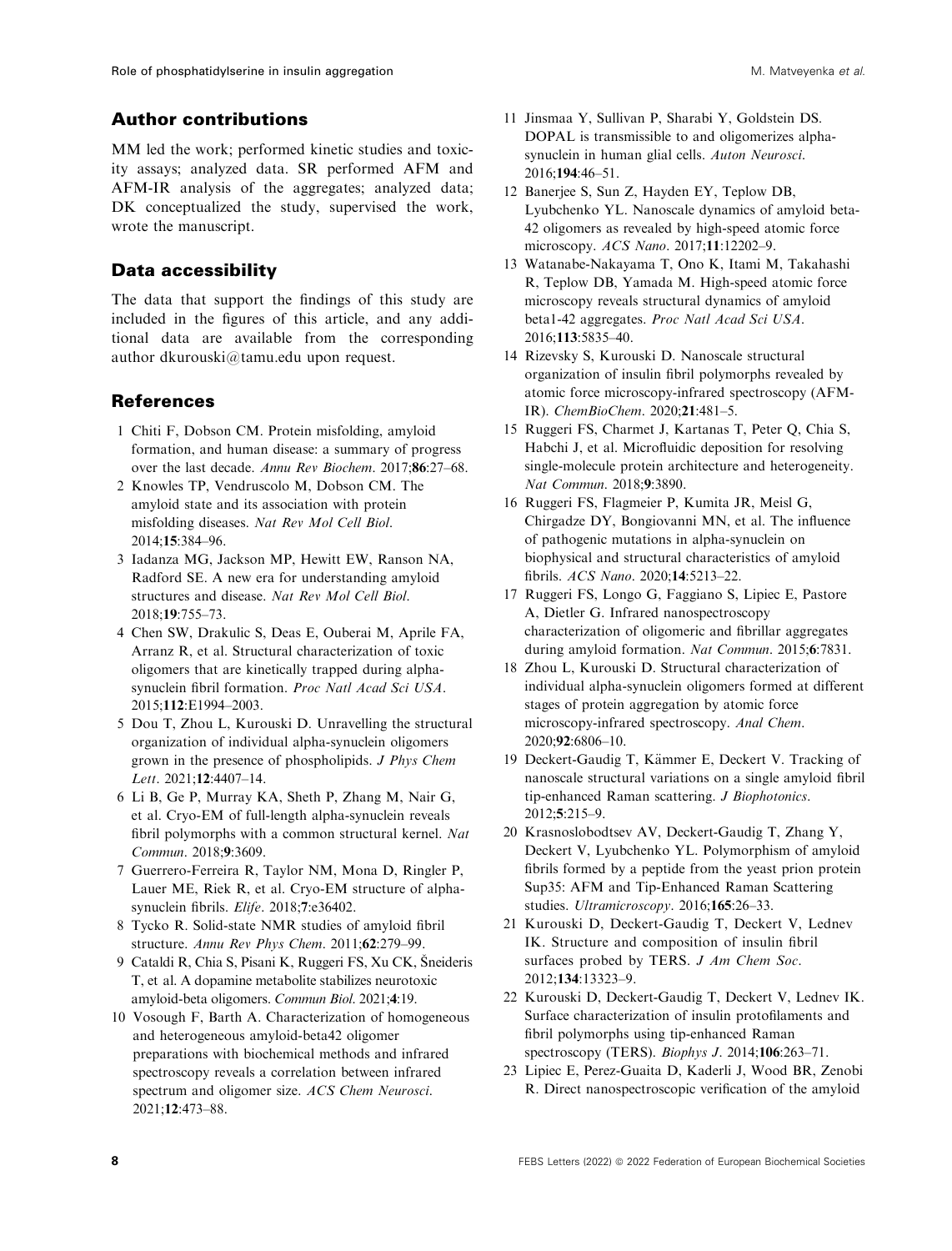<span id="page-8-0"></span>aggregation pathway. Angew Chem Int Ed Engl. 2018;57:8519–24.

- 24 Zhang Y, Hashemi M, Lv Z, Williams B, Popov KI, Dokholyan NV, et al. High-speed atomic force microscopy reveals structural dynamics of alphasynuclein monomers and dimers. J Chem Phys. 2018;148:123322.
- 25 Kakinen A, Xing Y, Hegoda Arachchi N, Javed I, Feng L, Faridi A, et al. Single-molecular heteroamyloidosis of human islet amyloid polypeptide. Nano Lett. 2019;19:6535–46.
- 26 Alza NP, Iglesias Gonzalez PA, Conde MA, Uranga RM, Salvador GA. Lipids at the crossroad of alphasynuclein function and dysfunction: biological and pathological implications. Front Cell Neurosci. 2019;13:175.
- 27 Galvagnion C. The role of lipids interacting with  $\alpha$ synuclein in the pathogenesis of Parkinson's disease. J Parkins Dis. 2017;7:433–50.
- 28 Galvagnion C, Brown JW, Ouberai MM, Flagmeier P, Vendruscolo M, Buell AK, et al. Chemical properties of lipids strongly affect the kinetics of the membraneinduced aggregation of alpha-synuclein. Proc Natl Acad Sci USA. 2016;113:7065–70.
- 29 Avdulov NA, Chochina SV, Igbavboa U, Warden CS, Vassiliev AV, Wood WG. Lipid binding to amyloid beta-peptide aggregates: preferential binding of cholesterol as compared with phosphatidylcholine and fatty acids. J Neurochem. 1997;69:1746–52.
- 30 Rizevsky S, Matveyenka M, Kurouski D. Nanoscale structural analysis of a lipid-driven aggregation of insulin. J Phys Chem Lett. 2022;13:2467–73.
- 31 Fitzner D, Bader JM, Penkert H, Bergner CG, Su M, Weil MT, et al. Cell-type- and brain-region-resolved mouse brain lipidome. Cell Rep. 2020;32:108132.
- 32 Alecu I, Bennett SAL. Dysregulated lipid metabolism and its role in alpha-synucleinopathy in Parkinson's disease. Front Neurosci. 2019;13:328.
- 33 Levental I, Levental KR, Heberle FA. Lipid rafts: controversies resolved, mysteries remain. Trends Cell Biol. 2020;30:341–53.
- 34 D'Souza A, Theis JD, Vrana JA, Buadi F, Dispenzieri A, Dogan A. Localized insulin-derived amyloidosis: a potential pitfall in the diagnosis of systemic amyloidosis by fat aspirate. Am J Hematol.  $2012;87$ :E131-2.
- 35 Gupta Y, Singla G, Singla R. Insulin-derived amyloidosis. Indian J Endocrinol Metab. 2015;19:174–7.
- 36 Shikama Y, Kitazawa J, Yagihashi N, Uehara O, Murata Y, Yajima N, et al. Localized amyloidosis at the site of repeated insulin injection in a diabetic patient. Intern Med. 2010;49:397–401.
- 37 Iwaya K, Zako T, Fukunaga J, Sörgjerd KM, Ogata K, Kogure K, et al. Toxicity of insulin-derived amyloidosis: a case report. BMC Endocr Dis. 1991;19:61.
- 38 Kiechle M, Grozdanov V, Danzer KM. The role of lipids in the initiation of alpha-synuclein misfolding. Front Cell Dev Biol. 2020;8:562241.
- 39 Michaelson DM, Barkai G, Barenholz Y. Asymmetry of lipid organization in cholinergic synaptic vesicle membranes. Biochem J. 1983;211:155–62.
- 40 van Meer G, Voelker DR, Feigenson GW. Membrane lipids: where they are and how they behave. Nat Rev Mol Cell Biol. 2008;9:112–24.
- 41 Kurouski D, Lombardi RA, Dukor RK, Lednev IK, Nafie LA. Direct observation and pH control of reversed supramolecular chirality in insulin fibrils by vibrational circular dichroism. Chem Commun. 2010;46:7154–6.
- 42 Sarroukh R, Goormaghtigh E, Ruysschaert JM, Raussens V. ATR-FTIR: a "rejuvenated" tool to investigate amyloid proteins. Biochim Biophys Acta. 2013;1828:2328–38.
- 43 Colthup NB, Daly LH, Wiberley SE. Introduction to infrared and raman spectroscopy. Waltham, MA: Academic Press; 1990.
- 44 Farber C, Wang R, Chemelewski R, Mullet J, Kurouski D. Nanoscale structural organization of plant epicuticular wax probed by atomic force microscope infrared spectroscopy. Anal Chem. 2019;91:2472–9.
- 45 Dazzi A, Glotin F, Carminati R. Theory of infrared nanospectroscopy by photothermal induced resonance. J Appl Phys. 2010;107:124519.
- 46 Dazzi A, Prater CB. AFM-IR: technology and applications in nanoscale infrared spectroscopy and chemical imaging. Chem Rev. 2017;117:5146–73.
- 47 Kurouski D, Dazzi A, Zenobi R, Centrone A. Infrared and Raman chemical imaging and spectroscopy at the nanoscale. Chem Soc Rev. 2020;49:3315–47.
- 48 Katzenmeyer AM, Aksyuk V, Centrone A. Nanoscale infrared spectroscopy: improving the spectral range of the photothermal induced resonance technique. Anal Chem. 2013;85:1972–9.
- 49 Katzenmeyer AM, Holland G, Kjoller K, Centrone A. Absorption spectroscopy and imaging from the visible through mid-infrared with 20 nm resolution. Anal Chem. 2015;87:3154–9.
- 50 Dou T, Li Z, Zhang J, Evilevitch A, Kurouski D. Nanoscale structural characterization of individual viral particles using Atomic Force Microscopy Infrared Spectroscopy (AFM-IR) and Tip-Enhanced Raman Spectroscopy (TERS). Anal Chem. 2020;92:11297–304.
- 51 Galvagnion C, Buell AK, Meisl G, Michaels TCT, Vendruscolo M, Knowles TPJ, et al. Lipid vesicles trigger  $\alpha$ -synuclein aggregation by stimulating primary nucleation. Nat Chem Biol. 2015;11:229–34.